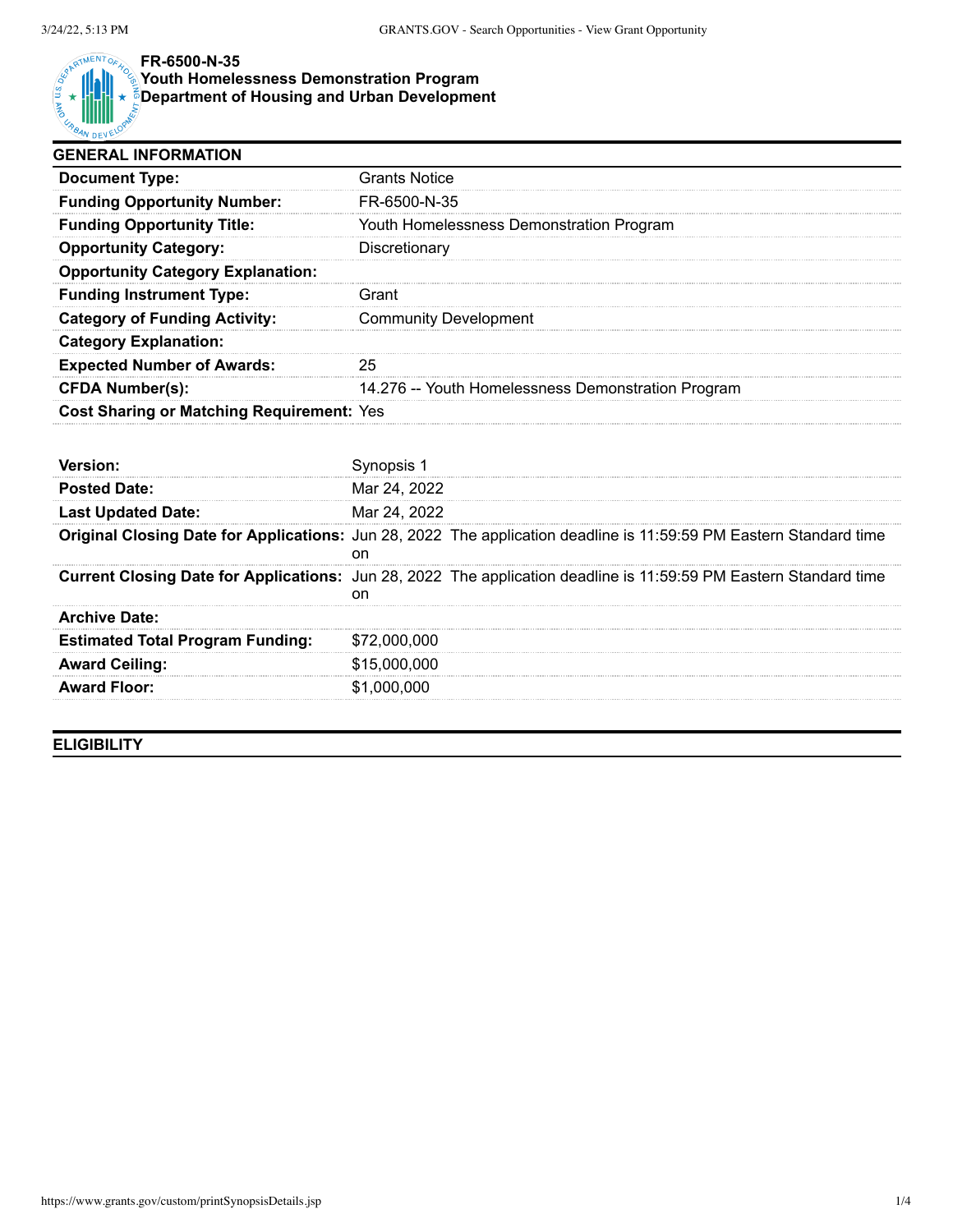| <b>Eligible Applicants:</b> | State governments<br>Special district governments<br>County governments<br>Others (see text field entitled "Additional Information on Eligibility" for clarification)<br>City or township governments                                                                                                                                                                                                                                                                                                                                                                                                                                                                                                                                                                                                                                                                                                                                                                                                                                                                                                                                                                                                                                                                                                                                                                                                                                                                                                                                                                                                                                                                                                                                                                                                                                                                                                                                                                                                                                                                                                                                                                                                                                                                                                                                                                                                                                                                                       |
|-----------------------------|---------------------------------------------------------------------------------------------------------------------------------------------------------------------------------------------------------------------------------------------------------------------------------------------------------------------------------------------------------------------------------------------------------------------------------------------------------------------------------------------------------------------------------------------------------------------------------------------------------------------------------------------------------------------------------------------------------------------------------------------------------------------------------------------------------------------------------------------------------------------------------------------------------------------------------------------------------------------------------------------------------------------------------------------------------------------------------------------------------------------------------------------------------------------------------------------------------------------------------------------------------------------------------------------------------------------------------------------------------------------------------------------------------------------------------------------------------------------------------------------------------------------------------------------------------------------------------------------------------------------------------------------------------------------------------------------------------------------------------------------------------------------------------------------------------------------------------------------------------------------------------------------------------------------------------------------------------------------------------------------------------------------------------------------------------------------------------------------------------------------------------------------------------------------------------------------------------------------------------------------------------------------------------------------------------------------------------------------------------------------------------------------------------------------------------------------------------------------------------------------|
|                             | Additional Information on Eligibility: (25) Other Indian Tribes and tribally designated housing entities as defined in<br>Section 4 of the Native American Housing Assistance and Self-Determination Act<br>of 1996 (25 U.S.C. 4103) Nonprofits, as demonstrated by criteria at 24 CFR<br>5.109(I)(1) through 24 CFR 5.109(I)(5). Community Selection application:<br>Available to Collaborative Applicants designated by CoCs registered through the<br>most recent CoC Program Registration process. The Collaborative Applicant can<br>apply for any community located within its CoC's geographic area. The<br>Collaborative Applicant can also apply for multiple communities located within its<br>CoC's geographic area; however, HUD will not select more than one community<br>within a CoC's geographic area. Project application: Project Applicants that are<br>designated during the application process by the Collaborative Applicant or its<br>designee are eligible to apply for grant funds. The Collaborative Applicant may<br>apply for projects under this Demonstration as well. The Collaborative Applicants<br>that are not Unified Funding Agencies (UFAs) may also designate an eligible<br>applicant to be the recipient of the planning grant. UFAs must apply for and be<br>recipient of all grants for their community. For-profit entities are not eligible to<br>apply for grants or to be subrecipients of grant funds. For a dedicated HMIS grant,<br>the project application must either be from the UFA (when there is a UFA for the<br>community) or the HMIS Lead (when there is no UFA for the community) that will<br>be the grant recipient. To be considered for funding, Project Applicants must<br>provide completed information required by HUD, submit a letter of support from<br>the YAB for the project(s), and the project must be selected for funding by the CoC<br>as indicated by a letter of support from the Collaborative Applicant or its<br>designee. This NOFO is for community selection only. Applications for funding<br>individual projects will occur after communities have been selected. Requirements<br>for applying for projects are detailed in Appendix A. See Section IV of this<br>NOFO for community selection application submission requirements. Individuals,<br>foreign entities, and sole proprietorship organizations are not eligible to compete<br>for, or receive, awards made under this announcement. |

## **ADDITIONAL INFORMATION**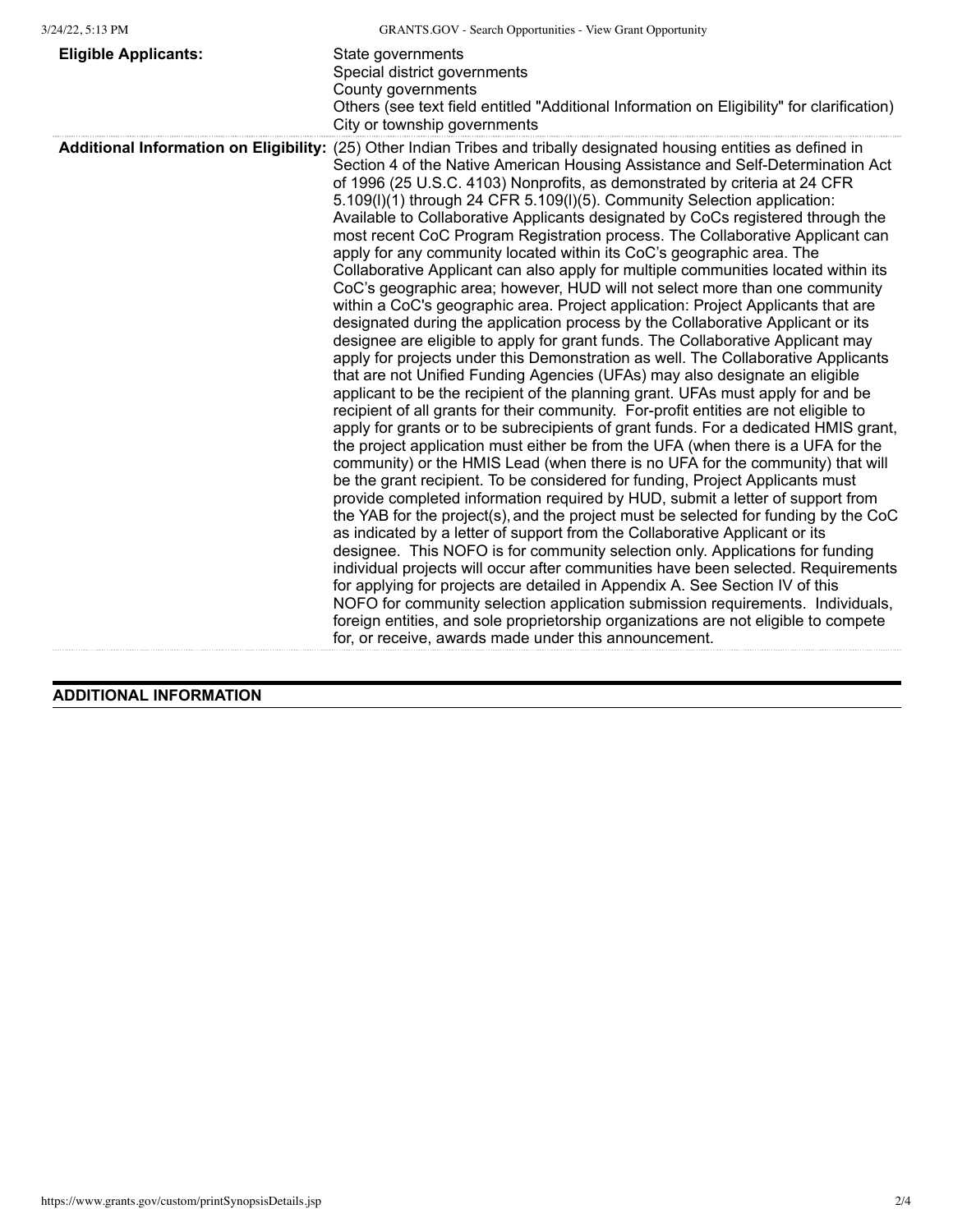| $3/24/22$ , 5:13 PM |  |
|---------------------|--|
|                     |  |

**Agency Name:** Department of Housing and Urban Development

**Description:** 1. NOFO Highlights

HUD will select up to 25 communities to participate in the Youth Homelessness Demonstration Program (YHDP) to develop and execute a coordinated community approach to preventing and ending youth homelessness.

Only CoC Collaborative Applicants may apply for a community under this NOFO [Section III.A]

Community selection applications are submitted through grants.gov, and are due by June 28, 2022.

Communities represented by the CoC Collaborative Applicant must include a youth action board, the local or state public child welfare agency, and a broad array of other partners [V.A]

The rating and ranking criteria included in this NOFO will be used to competitively select the communities; however, HUD has the right to select lower scoring community selection applications, as provided in section III.F.a [Section V.A]

The selection of the selected communities will be announced in August 2022

Selected Communities will:

Develop and implement a CCP to prevent and end youth homelessness [Section III.F.b]

Apply for project funding up to an amount between \$1 million and \$15 million per community, based on each community's youth population size and poverty rate, for a total demonstration amount of approximately \$72 million [Section II.C]

Request funding for all project types allowed under the CoC Program to support homeless youth, as well as innovative project types that may require a waiver or exception of CoC Program or McKinney-Vento Act requirements [Appendix A ]

Request funding for a 2-year grant term that will be eligible for renewal under the CoC Program, as long as the project meets statutory CoC Program requirements [Section II.D]

Have technical assistance available to them to advise the development and implementation of the CCP [Section I.A]

## NOFO Priority

The purpose of the YHDP is to implement projects that demonstrate how a comprehensive approach to serving homeless youth age 24 and under can dramatically reduce youth homelessness. The population to be served by this demonstration program is youth experiencing homelessness, including unaccompanied and pregnant or parenting youth. In order to effectively implement a system that addresses the needs of youth experiencing homelessness, Continuums of Care (CoCs) must understand the subgroups of unaccompanied youth and incorporate those understandings into the